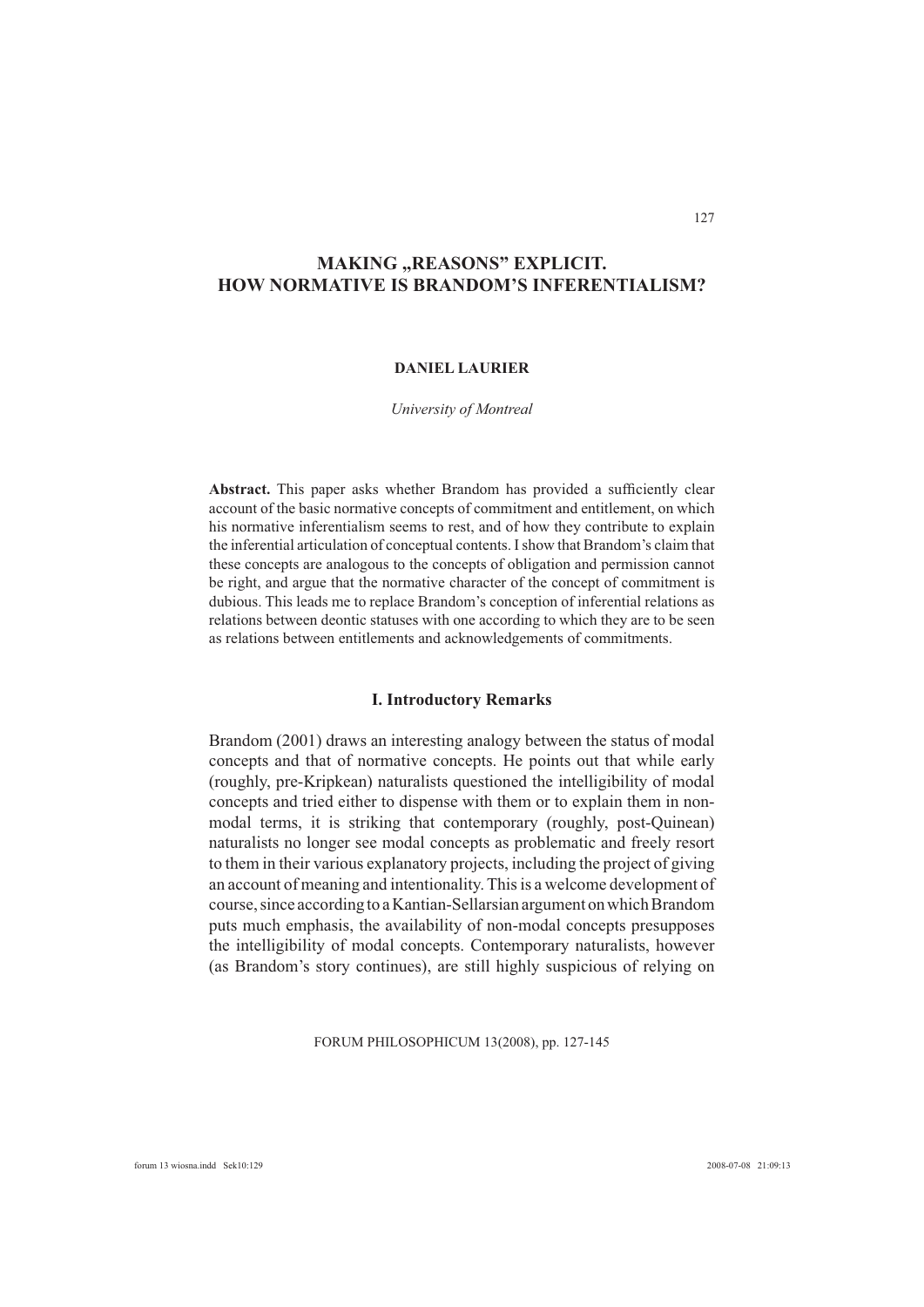the use of normative concepts in giving an account of intentionality (or indeed, of anything). But their reluctance is unwarranted, since (according to Brandom) the very same Kantian-Sellarsian argument which shows that the availability of non-modal concepts presupposes the intelligibility of modal concepts can be adapted to show that the availability of non-normative concepts presupposes the intelligibility of normative concepts. Hence, we should feel free to use normative concepts in our accounts of meaning and intentionality. But just as admitting the legitimacy and irreducibility of modal concepts doesn't eliminate the need for an account of how they work and what they mean, admitting the legitimacy and irreducibility of normative concepts doesn't eliminate the need for a corresponding account of how they work and what they mean. Much progress has been made, in the last 50 years (or so), in our understanding of modality, but I think it is fair to say that no progress of comparable magnitude has been made in our understanding of normativity. This is basically how Rosen (2001) responded to Brandom's article: by asking whether our grasp of normativity is any better than our grasp of meaning and intentionality, and if so, whether it is sufficiently better for it to be used in giving an account of the latter.

In the present paper, I am asking the more specific question whether Brandom (1994) himself has provided a sufficiently clear account (i) of those basic normative concepts on which the normative inferentialism he has developed seems to rest, and (ii) of how they contribute to explain the inferential articulation of contents. I will be raising a number of worries and misgivings which, taken together, will make it hard to avoid the modest conclusion that we do not have a firm grasp of the relevant normative concepts and do not understand what the resulting account of intentionality is supposed to be.

# **II. Brandom's Basic Normative Concepts**

Brandom's leading idea is that conceptual thought is inseparable from discursive practice, where this is conceived, most basically, as a kind of implicitly normative practice in which the fundamental moves (i) confer certain deontic statuses on the participants and (ii) are inferentially articulated, in the sense that they both count as the giving of reasons and are themselves in need of reasons, and thereby qualify as assertions. He recognizes two basic kinds of deontic statuses: commitments and entitlements. These are singled out as the two primitive normative concepts in terms of which his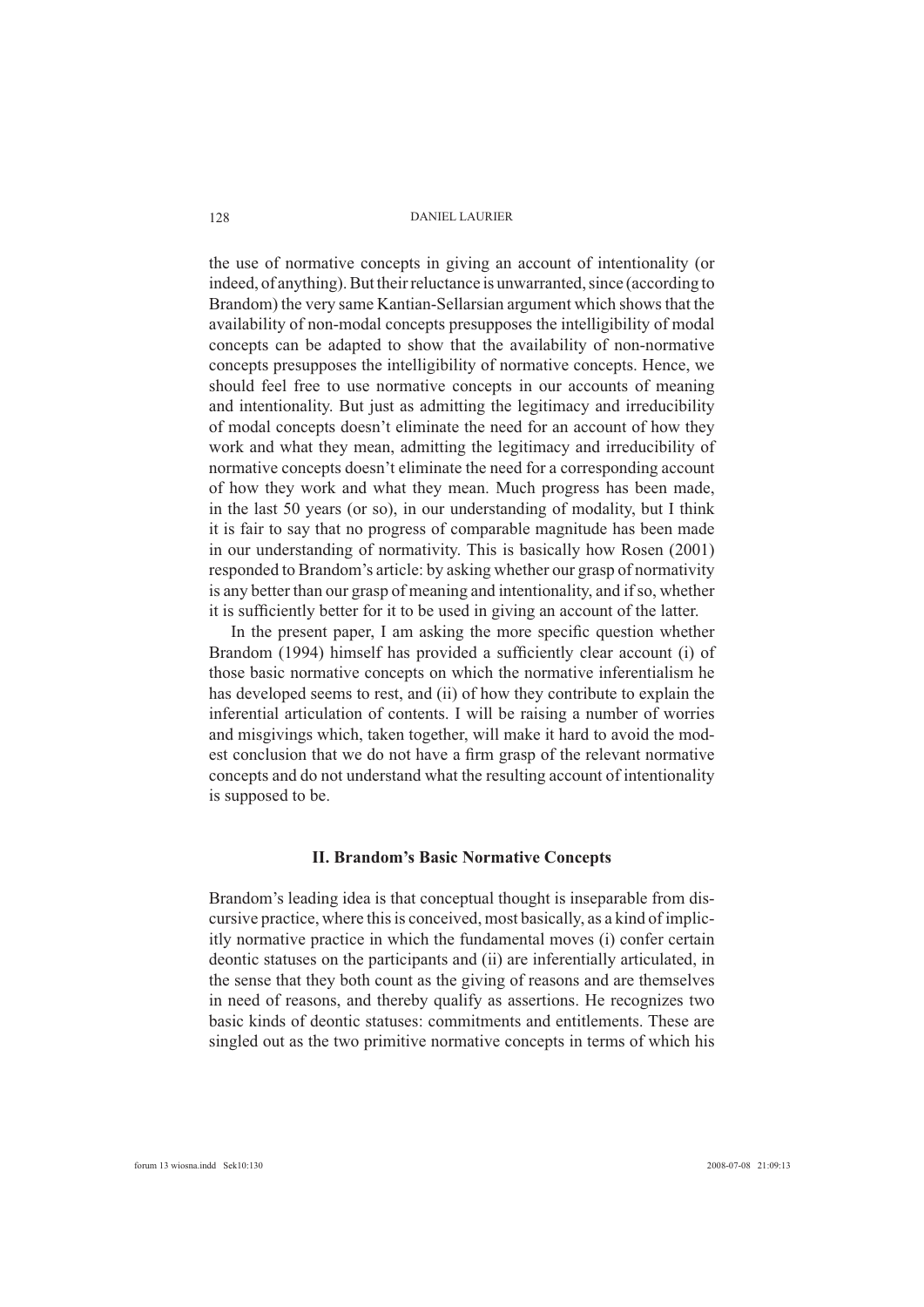account of discursive practice (and thus, of intentionality) is to be framed (1994, pp. 159-166). They are to be seen as normative insofar as  $\sqrt{\text{d}}$  d what one is committed to do is appropriate in one sense, [and] doing what one is entitled to do is appropriate in another" sense (1994, p.159).

But if one were asked to give examples of normative concepts, the concepts which would probably first come to mind are such concepts as ", ought" and "reason," and not the concepts of commitment and entitlement. A question thus arises as to what it is that makes them normative and what kind of normative concepts they are; in other words, one would want to be told exactly how the concepts of commitment and entitlement relate to the core normative notions of reason and obligation, and thereby, to be told in what senses it is "appropriate" to do what one is committed or entitled to do. And it is unclear, on reflection, how they are related to these familiar normative concepts.

Brandom declares (1994, p. 160) that "[c]ommitment and entitlement correspond to the traditional deontic primitives of obligation and permission," and it is tempting (and easy) to take them as simple variants of these familiar concepts; which would in turn make it easy to connect them with the concept of reason, since (as it is widely held) what one ought to do is nothing but what one has (most) reason to do. He goes on to suggest (1994, p. 160) that just as being obliged to do something can be defined as not being permitted not to do it (and being permitted to do something as not being obliged not to do it), being committed to do something could be defined as not being entitled to not doing it (and being entitled to do something as not being committed to not doing it), which certainly reinforces the impression that "commitment" and "entitlement" are little more than other words for "obligation" and "permission." However it seems this can't be right, even if it should turn out that commitment and entitlement are interdefinable in the way that obligation and permission are (which is also questionable).

For it is abundantly clear (from the way in which Brandom uses these terms) that commitment doesn't entail entitlement, while no one would want to deny that obligation does entail permission; from which it follows that either commitment doesn't entail obligation or permission doesn't entail entitlement. And it does seem intuitively implausible to suggest that permission to do something entails entitlement to do it, *if* (as seems to be the case) being entitled to do something requires having a reason or being justified to do it, since one clearly may have no reason to do what one is permitted to do. It doesn't look as implausible to hold that entitlement to do something entails permission to do it, but combining this with the claim that being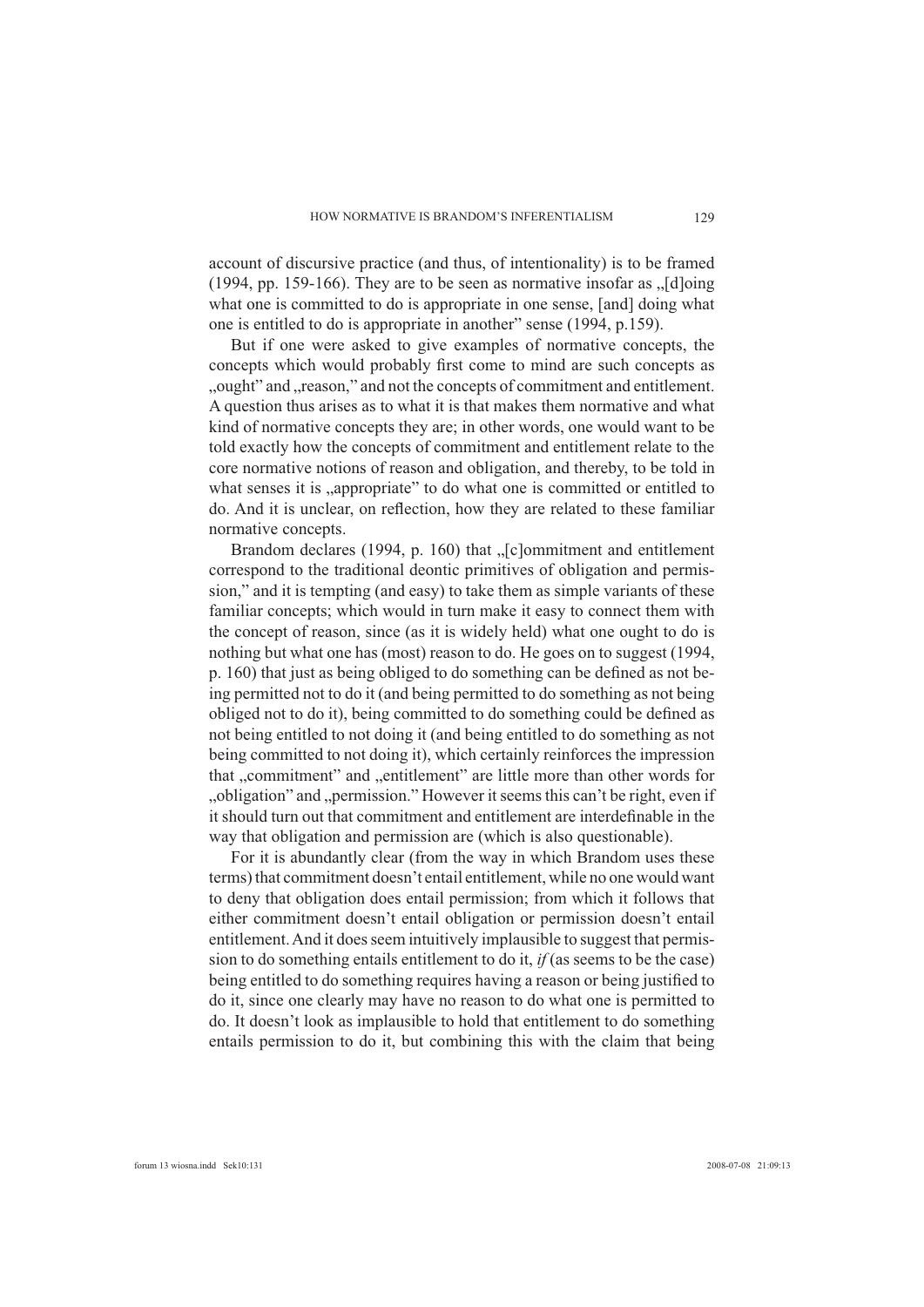committed to do something entails not being entitled not to do it would lead to the conclusion that being committed to do something entails not being permitted not to do it (i.e., having the obligation to do it), and hence, would definitely establish that permission doesn't entail entitlement. At this point, it looks as if we could maintain that commitment entails obligation and entitlement entails permission, while denying that commitment entails entitlement, and yet hold that being committed to do something entails not being entitled not to do it. But this last claim must nonetheless be rejected because it would make it impossible for one to have incompatible commitments (e.g., to be simultaneously committed to do something and not to do it) while still being entitled to (discharge) at least one of them; and this is something Brandom explicitly recognizes to be possible. Furthermore, it must be observed that while there is a familiar distinction between *prima facie* and (what some call) *ultima facie* obligations (and permissions), no such distinction seems to apply to commitments (though some such distinction, as will be seen below, seems to apply to entitlements).

So it remains unclear how commitments and entitlements are related to obligations and permissions, and in what senses it is "appropriate" to do what one is committed or entitled to do. This suggests it would be more promising to inquire into how these concepts relate to the concept of "reason," even though it is quite unclear, at first sight, how this could deliver *two different* senses of appropriateness. Although it sounds natural to suppose that doing what one is entitled to do is appropriate because one always has some reason to do what one is entitled to do, it seems implausible to hold that doing what one is committed to do is appropriate because one always has a reason to do what one is committed to do, unless "reason" is here used in a quite different sense. It does seem intuitively false that one always has some reason to do what one is committed to do. Suppose you are committed to kill your neighbor because you said you will do it, or perhaps because it is the only way for you to reach a certain goal. Does that mean you have a reason to do it? If it does, it certainly is not in the sense in which you have reason to do what you are entitled to do, and it is unclear whether and in what sense "reasons" of this kind will count as normative. Moreover, it is puzzling, in this context, to have to turn to the concept of reason, since (at least in Brandom's view) both reasons and what they are reasons for are *essentially* conceptually articulated in a way that commitments and entitlements in general are not (only *discursive* commitments and entitlements are conceptual, but not all commitments and entitlements are discursive), and we are supposed to be looking for normative concepts that could be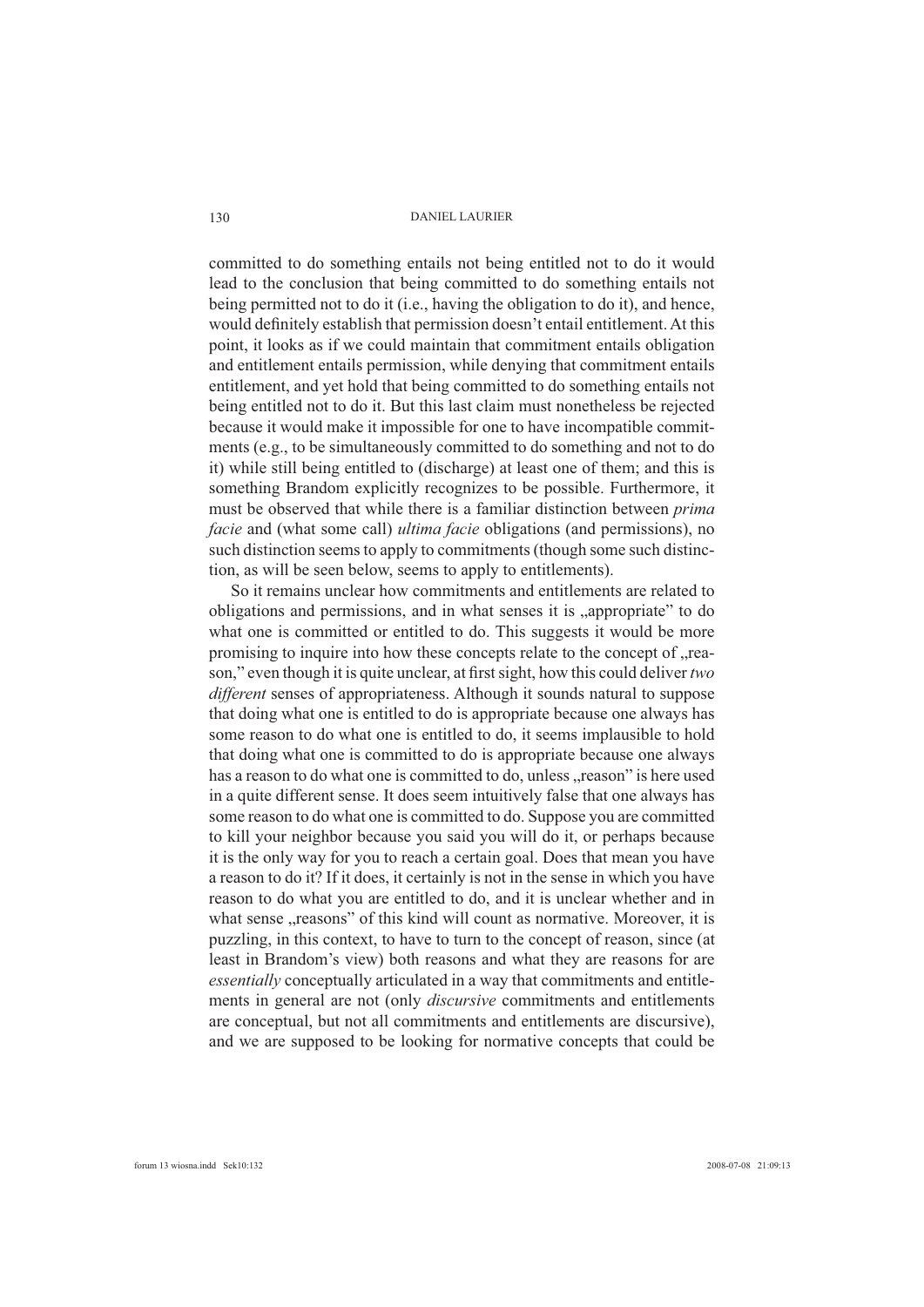used in explaining (*inter alia*) what it is to be conceptually articulated. But let us put these worries aside for a while, and ask how discursive deontic statuses relate to reasons.

A discursive practice is one in which certain performances (e.g., uttering a sentence) count as assertions. To make an assertion, in Brandom's view, is at once to acknowledge and undertake a certain commitment which counts as "doxastic" in virtue of the fact that it is inferentially articulated in the sense that acknowledging such a commitment is both to give a reason and to do something which can be seen as in need of reasons. If I understand him correctly, Brandom's strategy is to explain what it is for such a doxastic commitment to have a certain conceptual (propositional) content in terms of the inferential relations which link it to other doxastic commitments. In other words, inferential articulation is to be seen as pertaining primarily to relations among (discursive) deontic statuses, and only derivatively to relations among conceptual contents such as propositions. Loosely speaking, the idea is that instead of saying, for example, that one cannot be committed to p without being committed to q because (in virtue of the fact that) p entails q, we are, on the contrary, to be led to see that p entails q because (in virtue of the fact that) one cannot be committed to p without being committed to q.

On the face of it, the foregoing (admittedly *very* rough) characterization of discursive practice appeals not only to the (putatively) normative concept of commitment, but also to the even more basic normative concept of a reason. It is thus somewhat surprising that *Making It Explicit* doesn't give the latter any definite "official" status (despite making extensive use of it). The purpose of the rest of this paper is to suggest that there is still a lot of substantial work to be done before we could claim to have a firm enough grasp of this concept, and of how it relates to the concepts of (discursive) commitment and entitlement, for them to be relied on in an account of intentionality (and especially, of conceptual contents).

Let us first focus on entitlements. As will have been noticed, the characterization of discursive practice that has been offered doesn't mention them at all. So where are they? The only way in which they (implicitly) get involved in this characterization is through the close relationship they seem to have with reasons (and commitments). To say that doxastic commitments are in need of reasons is to say that it may be asked what it is that entitles one to them, and to answer that question, i.e., to give a reason, is to acknowledge (and undertake) a further doxastic commitment. Thus, at least in the context of discursive practice, entitlements essentially are entitlements *to* discursive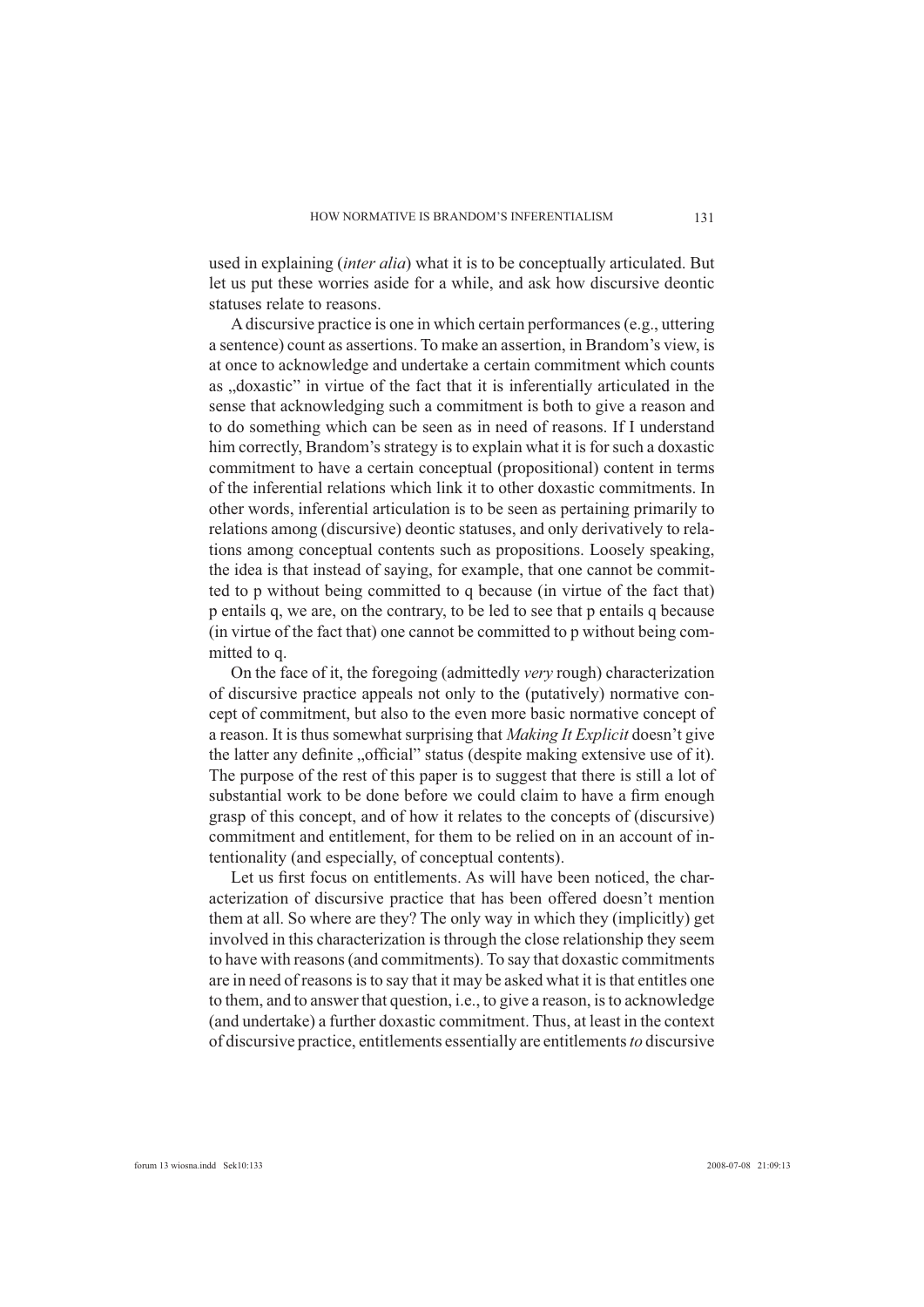(and in the first instance, doxastic) commitments (which makes them some sort of "higher-order" deontic statuses).

I just pointed to the intuitive connection between reasons and entitlements by saying that asking for a reason for a doxastic commitment is asking for what it is that entitles one to this commitment. But this can easily be seen to be ambiguous. There is a sense in which to say that something entitles one to a certain doxastic commitment, amounts to saying that this something makes it the case that one enjoys the deontic status of being entitled to this commitment, period. When we see it in this way, being entitled to a doxastic commitment is tantamount to having (,, all things considered") sufficient reason for this commitment. But there is another way to understand the claim that something entitles one to a certain doxastic commitment, according to which it says that the something in question contributes positively to, or counts in favor of, one's being entitled to this commitment, or in other words, that the something in question is what is often called a *pro tanto* reason for this commitment. To read it in this way is to see it as making an irreducibly relational, non-detachable use of the verb, to entitle." What I mean by this, is that one's having a *pro tanto* reason for a certain doxastic commitment doesn't make it the case that one is entitled to this commitment. It would certainly be possible to say that it makes it the case that one is *prima facie*, or *ceteris paribus*, entitled to this commitment; but this would amount to introducing a quite different sort of entitlement (and one which could apparently only be understood in terms of this contrast between a detachable and a non-detachable sense of "to entitle"). I don't mean to suggest that Brandom is unaware of this distinction; on the contrary, there are many indications that he intends his usage of the concept of entitlement to do double duty and cover both cases. The problem remains, however, that it is not always clear exactly how it is used; and in any case, failing to keep track of this distinction seems to mask the real structure of the view being propounded.

Let us now turn to the concept of commitment, and ask (i) how it relates to the concepts of reason and entitlement, and (ii) whether the way in which it relates to them is apt to reveal its (putatively) normative character.

One seemingly obvious thing is that a commitment is always something for which it makes sense to ask whether one is entitled to it, and thus something for which it makes sense to ask whether there is any (or sufficient) reason. This suggests that one could not be committed to anything without thereby being committed to being entitled to this commitment. It is unclear, however, whether this (even if it turned out to be the case) would be enough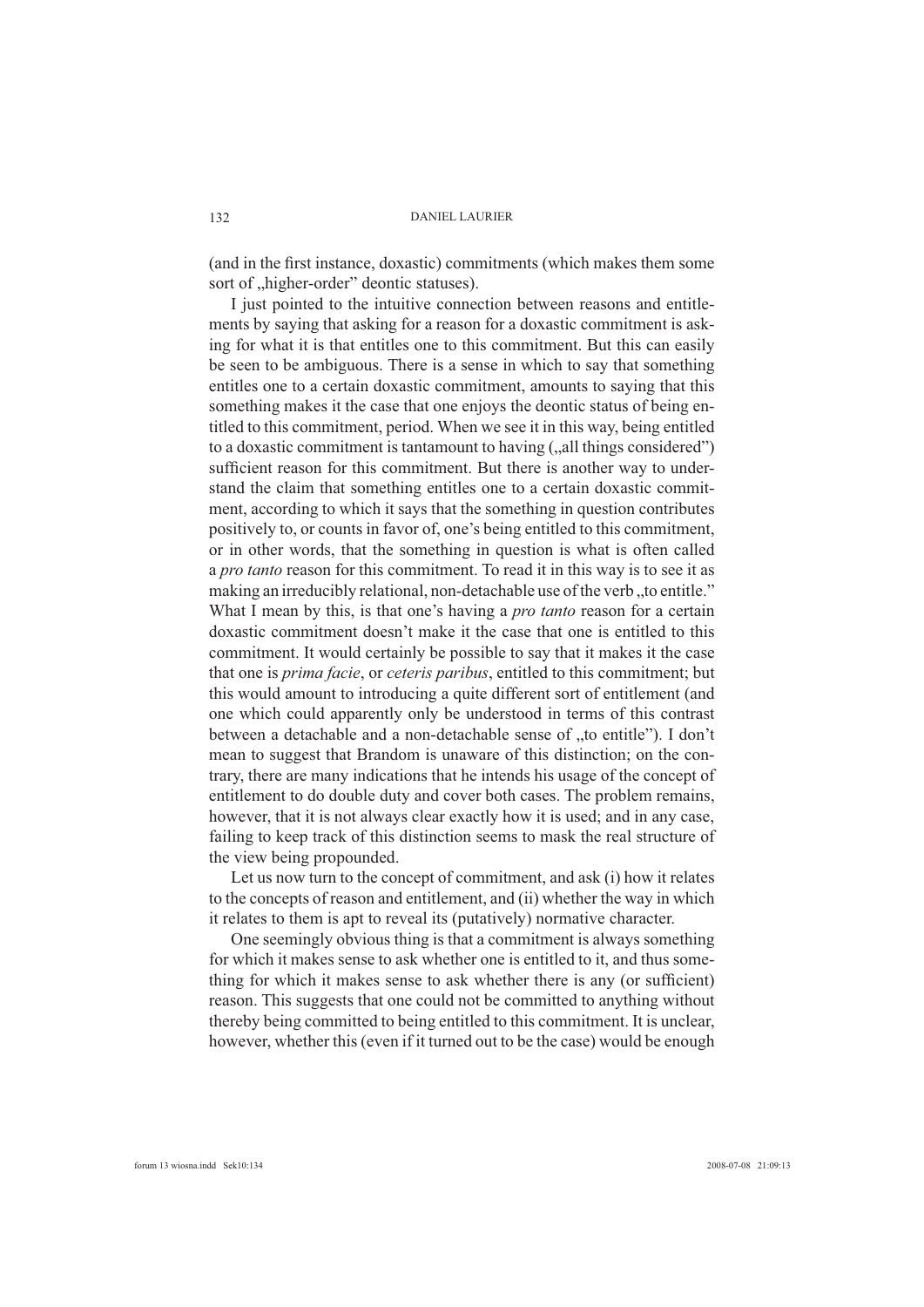to display the normative character of commitments. For the concept of commitment to clearly qualify as normative (deontic), *perhaps* it must be the case not only that if something counts as a commitment then it necessarily is something for which reasons may be asked/given (i.e., something to which one may be entitled), but also that if something is such that reasons may be asked/given for it (i.e. such that one may be entitled to it) then it necessarily counts as a commitment. Now, I do think it is arguable that the concept of something for which (normative) reasons may be asked/given is the concept of something *intentional* (such as an intentional act/attitude), and that there is thus an internal, conceptual link between normativity and intentionality. But this could not be of any help in the present context, since the plan is to explain intentional acts/attitudes in terms of commitments, and not the opposite. Furthermore, even if it is granted that intentional *attitudes* could somehow be seen as discursive commitments, it seems implausible that intentional *acts* could likewise be seen as discursive commitments, because acts and attitudes belong to different (and mutually exclusive) ontological categories (acts are events or episodes, while attitudes are states or properties). It must then be admitted that commitments (and *a fortiori* doxastic commitments) are not the only kinds of things for which reasons may be asked/given, these also include certain acts or performances.

It could rightly be objected that it is a mistake to look at commitments only as things for which reasons may be asked/given, and that we must also look at the way in which they are involved in the *giving* of reasons, even if this implies restricting our attention to discursive (and even doxastic) commitments. But what is it to "give" a reason, and what kinds of things are apt to be *given* as reasons, i.e., as making one (either *ceteris paribus* or all things considered) entitled to something?

On the view we are considering, it is fairly clear that to give a reason is *to do* something which makes it manifest that one accepts, and therefore has, a certain doxastic commitment; in Brandom's words, it is to *acknowledge* or endorse a certain doxastic commitment. Yet questions arise (i) as to whether what is thereby being given as a reason is the doxastic commitment itself (one's having this commitment) or merely its content, and (ii) as to whether the reason so given could be a reason for a further doxastic commitment except in virtue of being in the first place a reason for *acknowledging* this commitment. As it happens, Brandom says both that doxastic commitments are what can be given as reasons, and that reasons are what are given as the contents of doxastic commitments. He also seems to hold that at least some reasons may be reasons to *acknowledge* certain doxastic commitments, and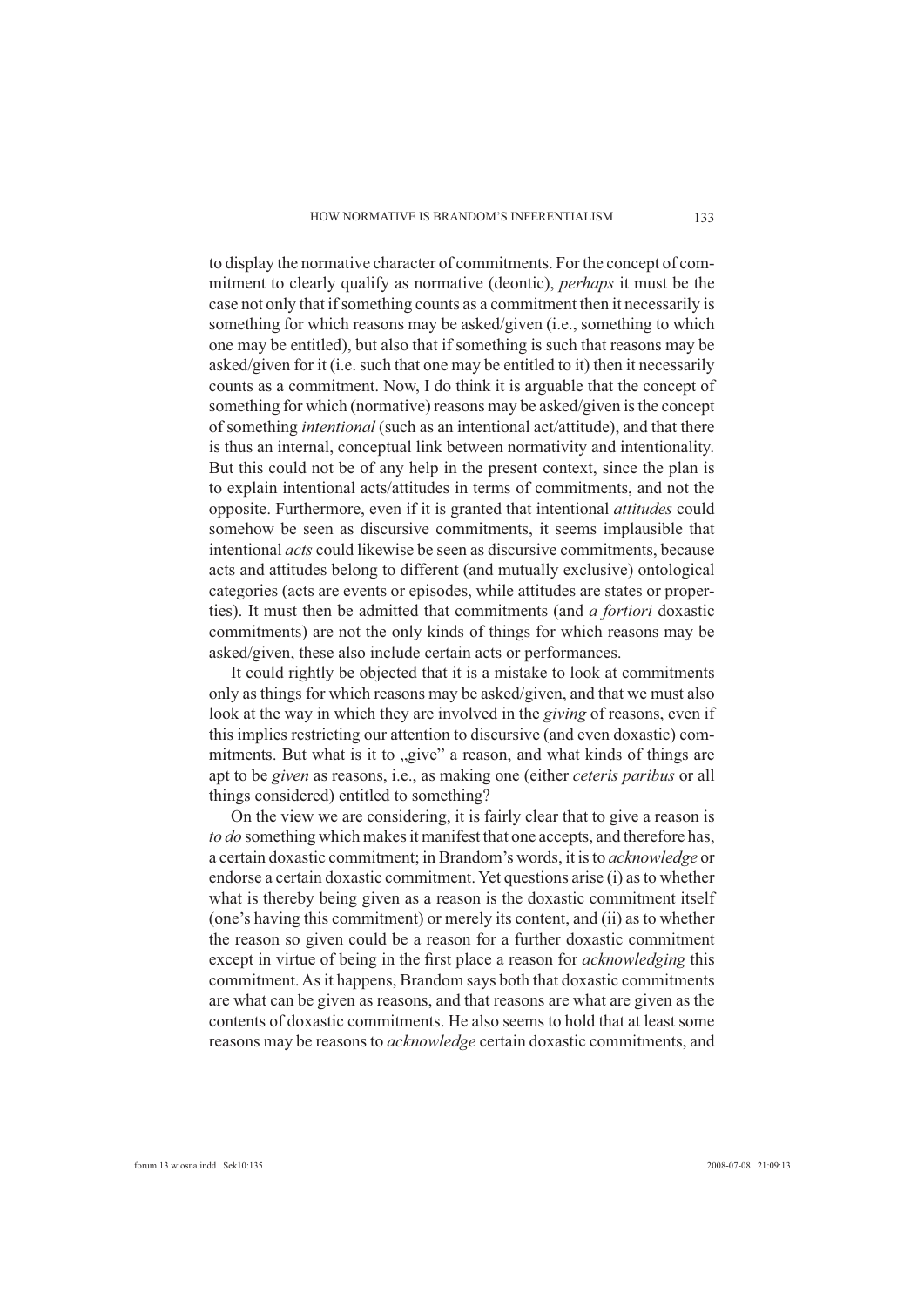hence to perform a certain kind of *act*, which threatens to conflict with his view that inferential relations are relations between deontic statuses, as well as with his claim to have provided an account of intentionality in normative terms (since these *acts* of acknowledgement would remain unaccounted for). These are questions concerning the terms and nature of the relations between reasons and what they are reasons for; and since these are supposed to be closely allied to inferential relations, it will be helpful to turn to Brandom's conception of the latter.

Brandom (1994, pp. 168-169) describes inferential relations as relations of inheritance and/or exclusion between (discursive) deontic statuses. In what he calls the intrapersonal (or concomitant) dimension of inferential articulation, he recognizes three kinds of inferential relations. Commitmentpreserving inferential relations are such that one cannot be committed to the premises without thereby being committed to the conclusion; entitlementpreserving relations are such that one cannot be entitled to being committed to the premises without being entitled to commitment to the conclusion; and incompatibility relations between two commitments are such that having one of them precludes being *entitled* to having the other, which means that one cannot have the one commitment without thereby *failing* to be entitled to have the other.

What is striking in these characterizations of inferential relations is that they don't involve the concept of a reason at all, and they don't even suggest that there is any normative relation linking either premises to conclusion or commitment/entitlement to the premises to commitment/entitlement to the conclusion. To say, for example, that one cannot be committed to p without being committed to q is just to say that the one commitment somehow ..entails" or "necessitates" the other, and doesn't involve any normative relation between these two commitments (let alone the relation of "being a reason for"). Yet it seems that *some* normative relation must be in play somewhere, if *inferences* (as opposed to inferential relations, as characterized above) are to be described as correct/incorrect or appropriate/inappropriate. If the aim is, as I think it is, to account for the inferential articulation of *contents* in normative terms, it doesn't seem to carry us very far to be told, say, that p entails q in virtue of the fact that being committed to p entails being committed to q. This suggests that to find what we are looking for, namely, how commitments get involved in the giving of reasons, we must look at actual *inferences* and not only at (inferential) relations between deontic statuses.

Consider a particular commitment-preserving inference, such as "the sky is red, therefore, it is not blue." This is what Brandom would describe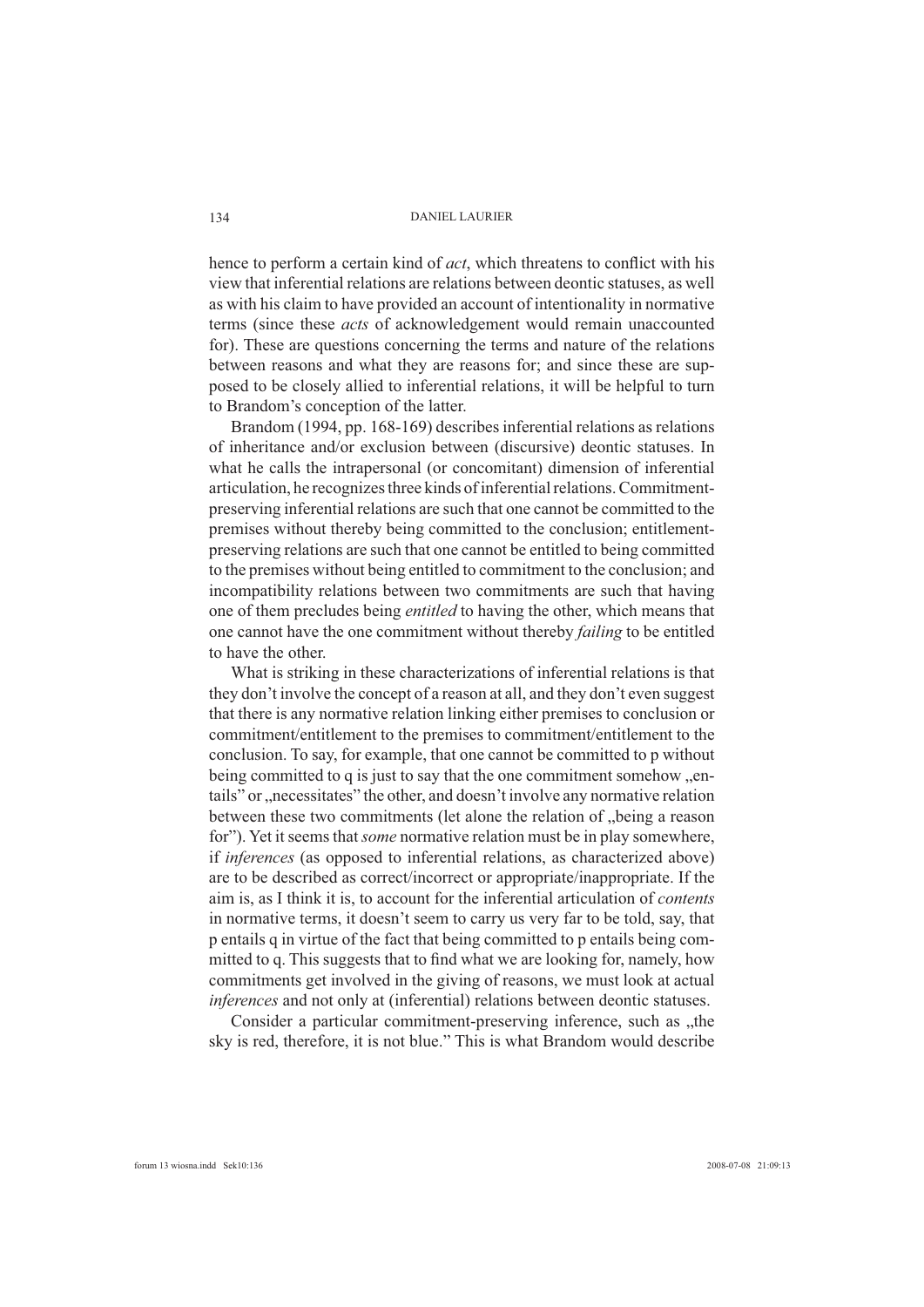as a materially correct deductive inference. In *making* such an inference, one *acknowledges* being committed to the sky's being red, and takes the fact that it is red (i.e., the *content* of one's commitment) as a reason (in this case a *conclusive* reason) to *acknowledge* being committed to its not being blue. There may be some uncertainty as to exactly how the notion of a conclusive reason relates to that of being entitled "all things considered," but the two notions are certainly very close. There is also some uncertainty as to whether one's conclusive reason to *acknowledge* being committed to the sky's not being blue can or should also be described as one's reason for *being* so committed, since we are here assuming that the agent already is so committed (in virtue of the fact that one cannot be committed to the sky's being red without being committed to its not being blue). But let us suppose there is some derivative sense in which it can. Still, the only normative relations in play here are between a *content* and the acknowledgement of a commitment, and/or between a content and a commitment.

And it is intuitively clear that in making such an inference one is not giving one's being committed to the sky's being red as one's reason to acknowledge being committed to the sky's not being blue. For if this were what one is doing, the inference would not be correct, because being committed to the sky's being red *is no (normative) reason* to acknowledge commitment to the sky's not being blue (and *a fortiori* no reason for being so committed), in either of the two senses that we have considered so far (namely the *pro tanto* sense and the "all things considered" or "conclusive" sense). To see this more clearly it must be reminded that acknowledging a commitment is here understood in such a way that it involves *endorsing* that commitment (and not merely admitting it). Clearly, that one is committed to the sky's being red doesn't make it the case that one has a reason for (is entitled to) endorsing a commitment to the sky's not being blue; for if it did, it would mean that being committed to the sky's being red (or indeed, to anything) is in itself a (good) reason for endorsing it, or in other words that it suffices to make it the case that one is *entitled* to this commitment.

This is not to deny that one may indeed take one's being committed to the sky's being red as one's reason to acknowledge commitment to its not being blue. But this would have to be expressed by saying something like I am committed to the sky's being red, therefore, the sky is not blue," and would immediately be seen to be incorrect. In other words, to *take* something as one's reason doesn't make it a reason. Moreover, in making such an inference, one is not acknowledging commitment to the sky's being red, but to *being committed* to the sky's being red; in other words, *that one is*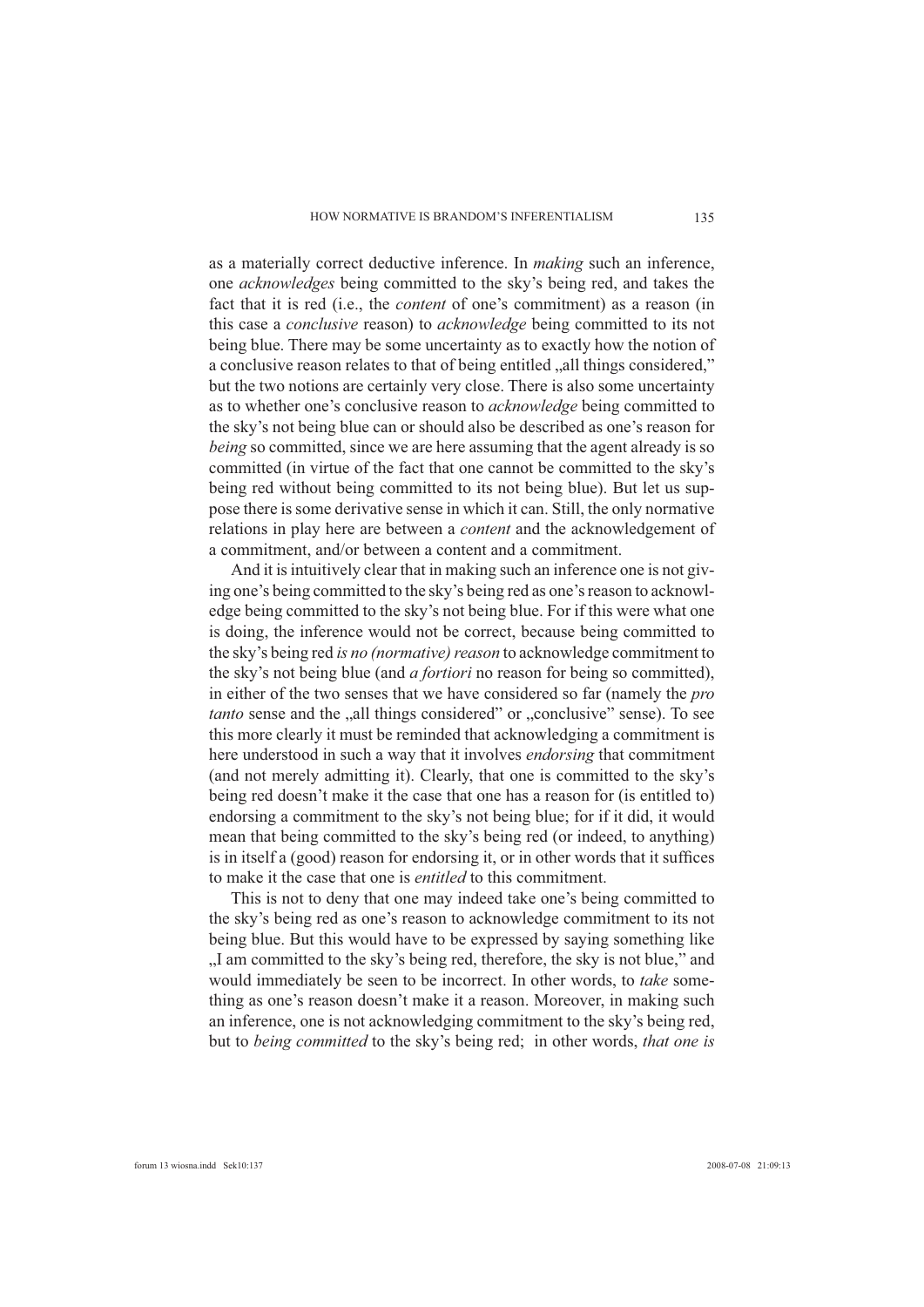*committed* to the sky's being red appears as the *content* of some further commitment, which does nothing to show that commitments themselves are or can be reasons.

It is no help to observe that being committed to the sky's being red can *of course* be a or the reason *why* one is committed to the sky's not being blue, in virtue of the fact that (as we are assuming) the one commitment entails the other, since the notion of a reason *why* is not normative, and that of entailment, in any case, has not yet been shown to be normative (even though this is part of what the whole project is ultimately aiming at). Hence, it remains quite unclear how commitments, as opposed to their contents, are involved in the giving of reasons.

It might be complained that we are not looking in the right direction. Just as we found the connection between entitlements and reasons by considering the use of the *verb* "to entitle," perhaps we may hope to find the connection between commitments and reasons-giving by considering the use of the *verb* "to commit." But the most natural way to understand the claim that one thing commits one to another, is as saying that the first thing makes it the case that one is committed to the other. And on this construal, it is simply false that being committed to the sky's being red *commits* one to being committed to the sky's not being blue (for this then says that being committed to the sky's being red makes it the case that one is committed to one's being committed to the sky's not being blue, which is intuitively false, or at least very odd).

On the other hand, it seems natural to hold that being committed to the sky's being red *does* make it the case that one is committed to *acknowledging* being committed to the sky's not being blue, and thus, that the first commitment *commits* one (in the intended sense) to *acknowledging* the other. I have already insisted that acknowledgements are not deontic statuses, and this may be a source of trouble since inferential relations are supposed to be relations between deontic statuses. But independently of this, the problem here is that even though this relation certainly appears to be normative in some sense, it remains unclear how its normative character relates to that of reasons. For it was argued above that being committed to the sky's being red is not a reason for acknowledging (endorsing) commitment to it's not being blue. Here it may be added that it would still leave us with a puzzle if it were, since it would mean that the normative relation involved in saying that something *commits* one to endorse a certain commitment is not different from the one involved in saying that something *entitles* one to endorse this commitment, which would clearly be unacceptable.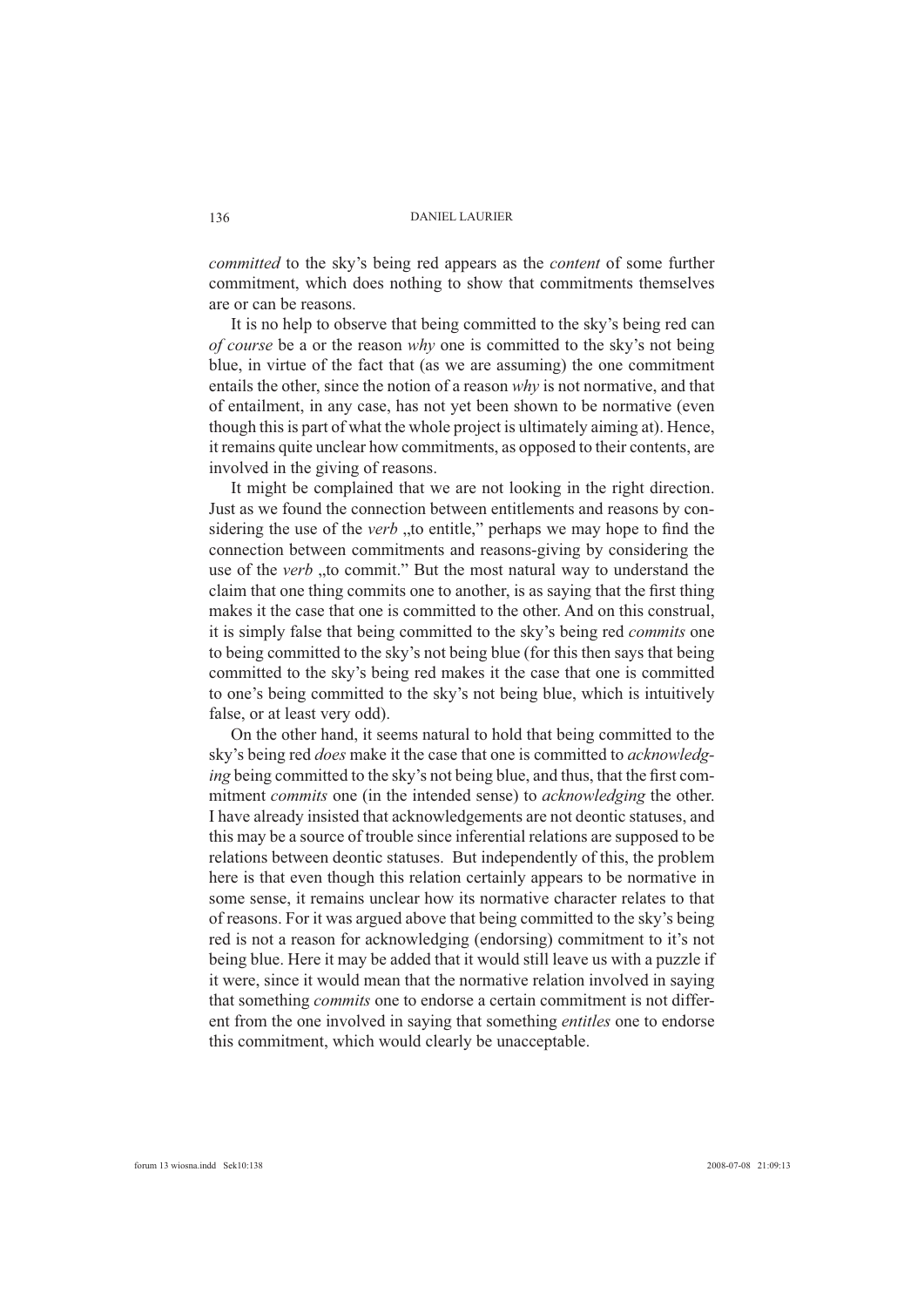At this point, it must, I think, be recognized that the reason relation (i.e., the relation of "being a reason for") simply is a relation between contents and either commitments or the acknowledging of commitments (or both). So if, as certainly seems to be the case, there is a normative relation between being committed to the sky's being red and acknowledging being committed to its not being blue, it must be of a different sort. And here we may want to make a distinction between being rational and having reasons, i.e., between the normativity of rationality, which has to do with the relations between one's acknowledgements of commitments, and the normativity of reasons as such. The suggestion, in a nutshell, is that even if being committed to the sky's being red is no reason for acknowledging commitment to its not being blue, it would still be *irrational* for someone committed to the sky's being red not to acknowledge commitment to its not being blue.

This sounds intuitive enough, but notice it would not be acceptable to say that it would be irrational for someone committed to the sky's being red not to be committed to its not being blue. For *that* is not *irrational*, it is plainly impossible; which I take to show that there is still no normative relation between the two commitments, but only a normative relation between one commitment and the *acknowledgement* of another. Now the latter relation can itself plausibly be seen as deriving from the obtaining of a corresponding relation between acknowledging commitment to the sky's being red and acknowledging commitment to its not being blue; or it will at least be granted that it would be just as irrational for someone who acknowledged commitment to the sky's being red not to acknowledge commitment to its not being blue.

The upshot is that if the aim is to account for the fact that the sky's being red entails its not being blue in terms of the *propriety* of inferring the latter from the former, it would seem much more promising to look at normative *rationality* relations involving acknowledgements of commitments than to look at any normative relations between commitments (for there just doesn't seem to be any such normative relations). As we might tentatively put it, it is in virtue of the fact that it would be irrational to acknowledge commitment to the sky's being red while refusing to acknowledge commitment to its not being blue (i) that the sky's being red entails its not being blue, *and* (ii) that the sky's being red is (or would be, if true) a (conclusive) reason for (acknowledging) being committed to its not being blue. We could of course go on to claim that it also is in virtue of this same fact that being committed to the sky's being red entails being committed to its not being blue. But what would be the point of doing so?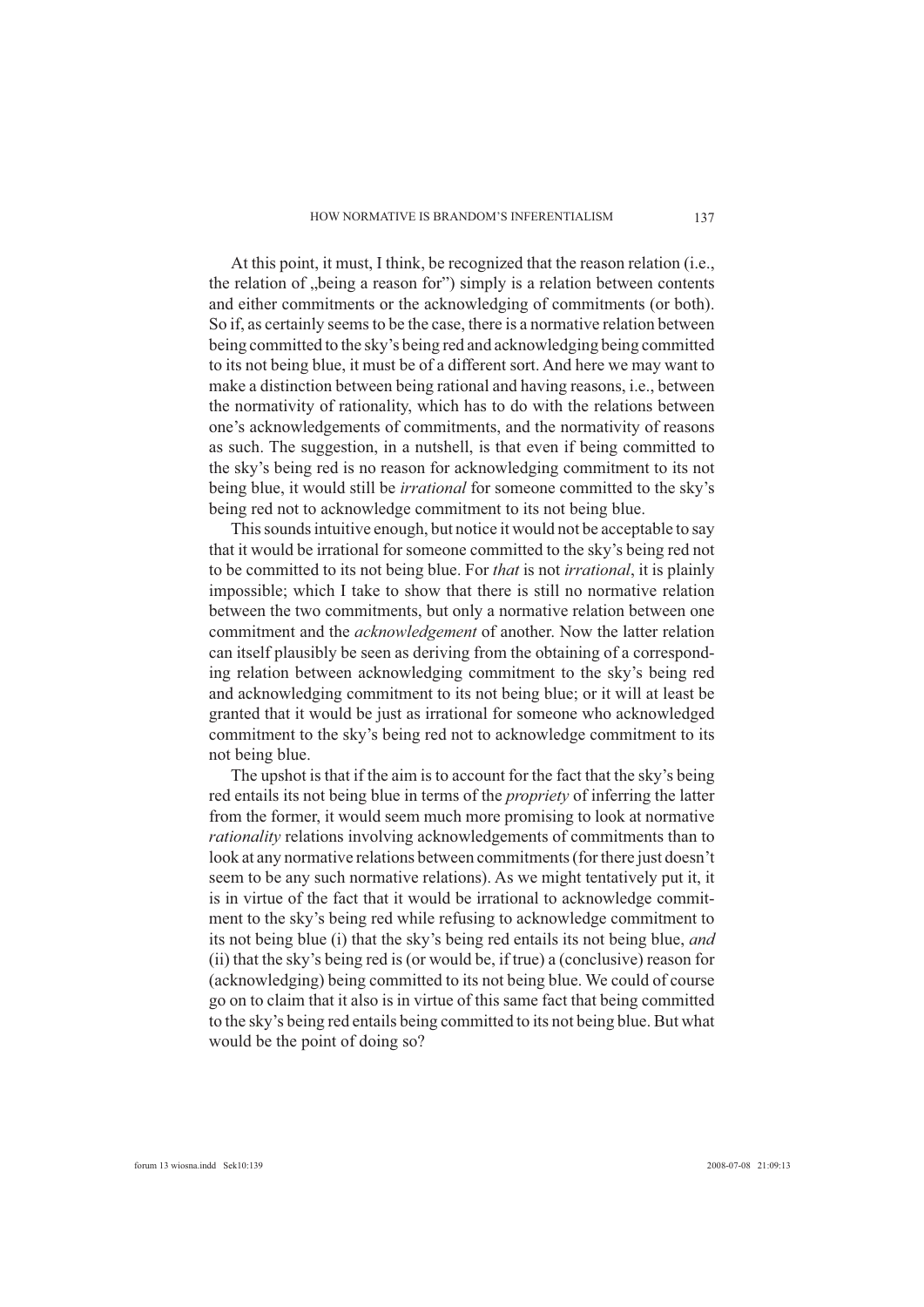Once we have reached this point, it becomes hard to see what real work the concept of commitment is supposed to be doing. It looks as if we could dispense at least with the (supposedly deontic) status of being committed, and appeal only to the idea that some acknowledgements "rationally commit" one to (or as I will put it below, "rationally require") others. In other words, we seem to be in a position to account for the inferential relations between contents (and perhaps also of the reason relation between contents and discursive commitments) in terms of normative relations between intentional acts (which I have already insisted cannot be deontic statuses).

## **III. Inference and Normativity**

Let us now have a closer a look at the two other kinds of (intrapersonal) inferential relations, and ask how the ambiguity that has been found in the notion of entitlement reflects on Brandom's characterizations of them. This will lead us to unearth a further ambiguity and to revise Brandom's classification of inferential relations. The resulting characterizations of inferential relations will then, hopefully, put us in a position to come back to the normativity issue.

I start with entitlement-preserving relations. The first thing to observe is that in the very same paragraph in which he describes entitlement-preserving relations as being such that one cannot be *entitled* to being committed to the premises without being entitled to commitment to the conclusion, Brandom (1994, p. 169) states that  $\sqrt{\frac{t}{\epsilon}}$  [t]he premises of these inferences entitle one to commitment to their conclusions […] but do not compel such commitment. For the possibility of entitlement to commitments incompatible with the conclusion is left open." I think it is fairly clear, intuitively, how this statement is to be understood, yet it is puzzling that it doesn't say anything about being *entitled* to the premises (or about *inheritance* of entitlement).

Consider someone who is committed to a certain match's being dry. *That* this match is dry is a reason for (and thus *prima facie* entitles) such a person to acknowledge commitment to the claim that it will ignite, if struck. But (looking at it from a certain angle) this has nothing to do with this person's being or not being *entitled* to being committed to the match's being dry; it looks as if one could not be committed to the match's being dry without being (*prima facie*) entitled to the claim that it will ignite if struck. In accordance with Brandom's remark that "the possibility of entitlement to commitments incompatible with the conclusion is left open," the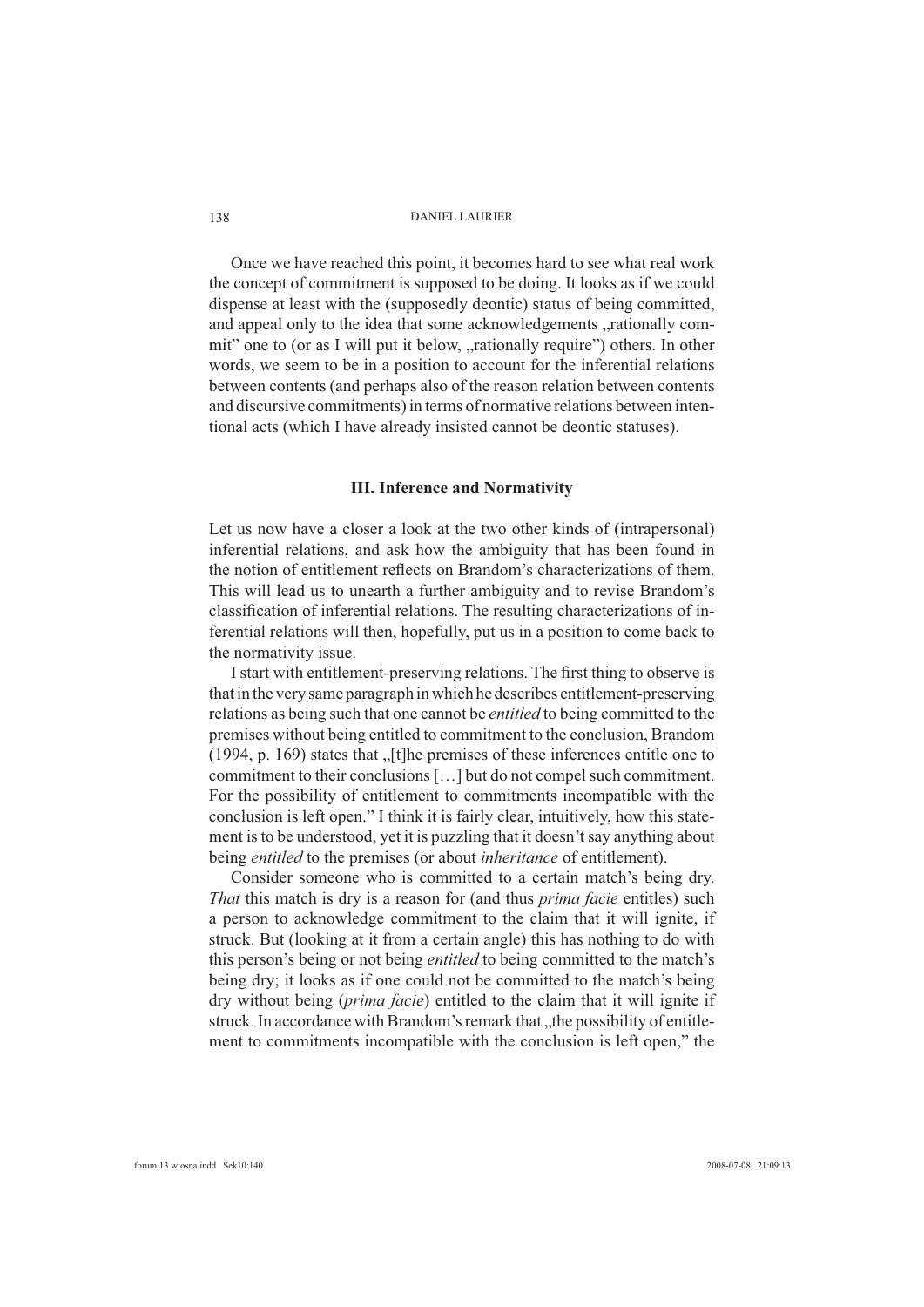same person could also be committed to the match's being at a very low temperature, and thereby be (*prima facie*) entitled to the claim that it will not ignite if struck.

It might be thought that the condition that one must be *entitled* to (commitment to) the premises in order to be entitled to (commitment to) the conclusion becomes relevant when it is *all things considered* entitlement which is in question. But it is obvious that someone who is committed to the match's being dry, and *all things considered* entitled to this commitment, can still fail to be *all things considered* entitled to the claim that it will ignite if struck. For one can be (committed and) *all things considered* entitled to both the claim that the match is dry and the claim that it is at a very low temperature, and in such a case one will *not* be *all things considered* entitled to the claim that it will ignite if struck (though one will still be *prima facie* entitled to it).

However, when we look at it from another angle, it seems just *incredible* that the mere fact that one is committed (or even acknowledges commitment) to the match's being dry makes it the case that one is even *prima facie* entitled to being committed to its igniting if struck. Such entitlements plainly are too cheap, which seems to justify the requirement that one be *entitled* to being committed to the match's being dry.

What this shows, I think, is that we should have a closer look at the relations between reasons and entitlements. A reason, I said, is something that *entitles* one to acknowledge some (discursive) commitment and which can be given as the content of a (doxastic) commitment. Obviously, a (propositional) content as such could not entitle one to anything unless one is actually (doxastically) committed to it, yet its being a reason for this or that commitment doesn't depend on anyone's being committed to it. Now suppose p is a *pro tanto* reason for (acknowledging) being committed to q. Then there are two senses in which one might say that the fact that p (*prima facie*) entitles one to acknowledge commitment to q. On one way of reading this claim, what it says is that (i) one is committed to p and (ii) one's being so committed *would* make one *prima facie* entitled to q, *if* one were entitled to being committed to p; and on another reading, what it says is that (i) one is both committed to p and entitled to this commitment and (ii) one's being so committed and entitled makes it the case that one actually<sup>1</sup> is *prima facie* 

<sup>&</sup>lt;sup>1</sup>, Actually," but still , subjectively," insofar as it could turn out to be false that p, in which case there is a further sense in which one will fail to have an adequate reason to endorse q.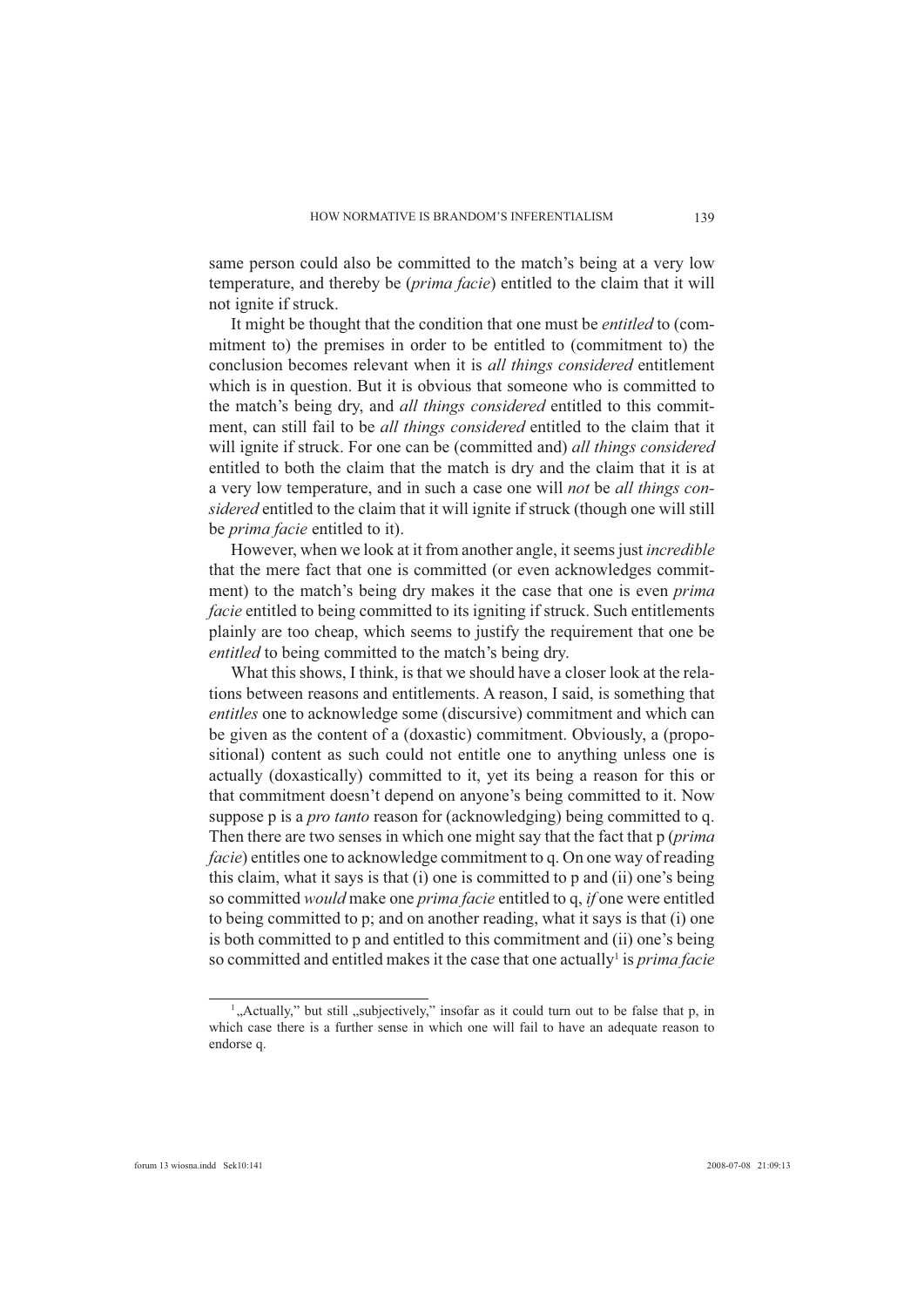entitled to acknowledge commitment to q. So, there is a distinction to make between what I will call *conditional* and *unconditional* entitlement, which is *not* to be confused with the distinction between *prima facie* and *all things considered* entitlement.

This distinction is not restricted to *pro tanto* reasons. For suppose now that p is a sufficient or conclusive reason for (acknowledging) being committed to q. Then to say that the fact that p (*all things considered*) entitles one to acknowledge commitment to q can be understood either as saying that (i) one is committed to p and (ii) one's being so committed *would* make one *all things considered* entitled to q, *if* one were *all things considered* entitled to being committed to p, or as saying that (i) one is both committed to p and *all things considered* entitled to this commitment and (ii) one's being so committed and entitled makes it the case that one actually is *all things considered* entitled to acknowledge commitment to q.

Moreover, it seems that all (and perhaps only) Brandom's commitmentpreserving inferential relations actually belong to the latter category of *allthings-considered*-entitlement-preserving inferential relations (i.e., to what I call below inferential relations of the ATC type). For example, consider again the inference from "the sky is red" to "the sky is not blue." In making this inference, one is giving a conclusive reason to endorse commitment to the sky's not being blue; which means that one's being committed to the sky's being red would make one *all things considered* entitled to being committed to the sky's not being blue, if one were *all things considered* entitled to being committed to the sky's being red.

Thus, with the distinction between conditional and unconditional entitlement relations, both of Brandom's descriptions of entitlement-preserving inferential relations can be seen to be acceptable, provided one is read as involving unconditional entitlement and the other as involving conditional entitlement. Furthermore, depending on whether we read these descriptions as involving *prima facie* or *all things considered* entitlements, we get different kinds of inferential relations, one of which seems to correspond to Brandom's "commitment-preserving" inferential relations, thus suggesting that there is no need for a special category of commitment-preserving inferential relations.

I have pointed out that some entitlement-preserving inferential relations are such that *prima facie* entitlement to the premises makes one *prima facie* entitled to the conclusion (let's call them inferential relations of type PF), and that some others are such that *all things considered* entitlement to the premises makes one *all things considered* entitled to the conclusion (type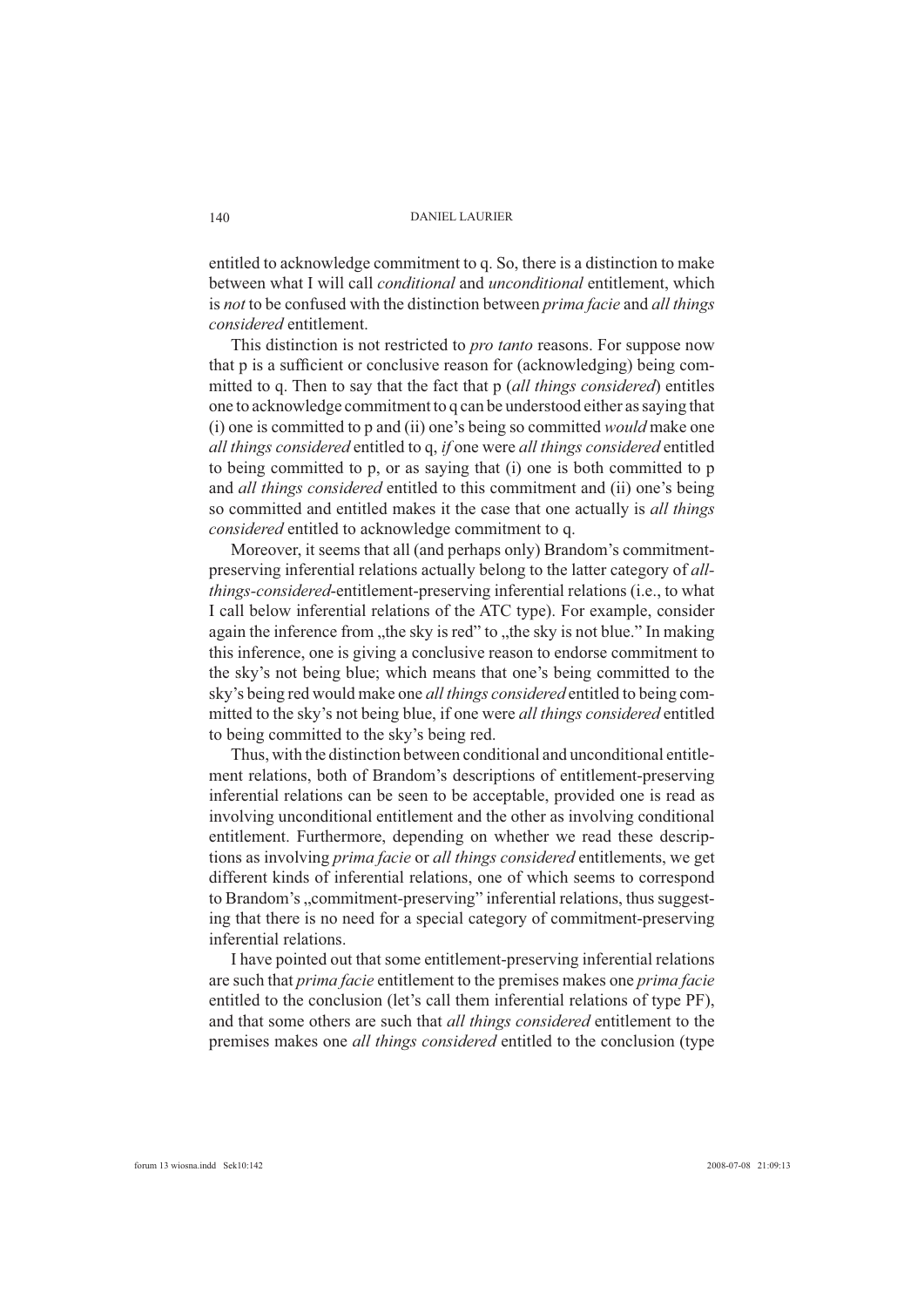ATC). But it seems also intuitively clear that some entitlement-preserving inferential relations will be such that *all things considered* entitlement to the premises makes one *prima facie* (but not *all things considered*) entitled to the conclusion (type ATC-PF), and that *no* inferential relation will be such that *prima facie* entitlement to the premises makes one *all things considered* entitled to the conclusion (type PF-ATC). It seems just as clear that all inferential relations of type ATC-PF also belong to type PF, and that all inferential relations of type ATC also belong to type ATC-PF and to type PF. The interesting question I don't know how to answer is whether all inferential relations of type PF also belong to type ATC-PF.

Let us now briefly consider Brandom's third kind of inferential relations, namely incompatibility relations, which Brandom explains (1994, p. 169) by saying that p and q are incompatible propositions when commitment to p precludes entitlement to q. It is fairly clear, in light of the previous discussion, that this can only be understood as involving conditional entitlement, i.e., as saying that one's being committed to p would make it the case that one is entitled to (acknowledge) commitment to q if one were entitled to commitment to p. For otherwise (as I have already pointed out), the mere fact that one has two mutually incompatible commitments would prevent one from being entitled to *any* of them, which is certainly not what is intended. Hence, incompatibility relations turn out to be entitlement-exclusion relations (instead of relations between commitments and entitlements).

And now the question arises what kinds of entitlement-exclusion relations there are. Clearly, there must be entitlement-exclusion relations of type ATC, i.e., such that one's being committed and *all things considered*  entitled to p precludes one's being *all things considered* entitled to q (which is arguably the same as making it the case that one is *all things considered* entitled (to acknowledge) not to be committed to q). But as far as I can see, and somewhat surprisingly, there doesn't seem to be entitlement-exclusion relations of any other kind. There are no entitlement-exclusion relations of type PF-ATC, i.e., such that one's being committed and *prima facie* entitled to p precludes one's being *all things considered* entitled to q, no entitlementexclusion relations of type ATC-PF, i.e., such that one's being committed and *all things considered* entitled to p precludes one's being *prima facie* entitled to q, and no entitlement-exclusion relations of type PF, i.e., such that one's being committed and *prima facie* entitled to p precludes one's being *prima facie* entitled to q. However, I take this to be an anomaly, and to indicate that we have overlooked something.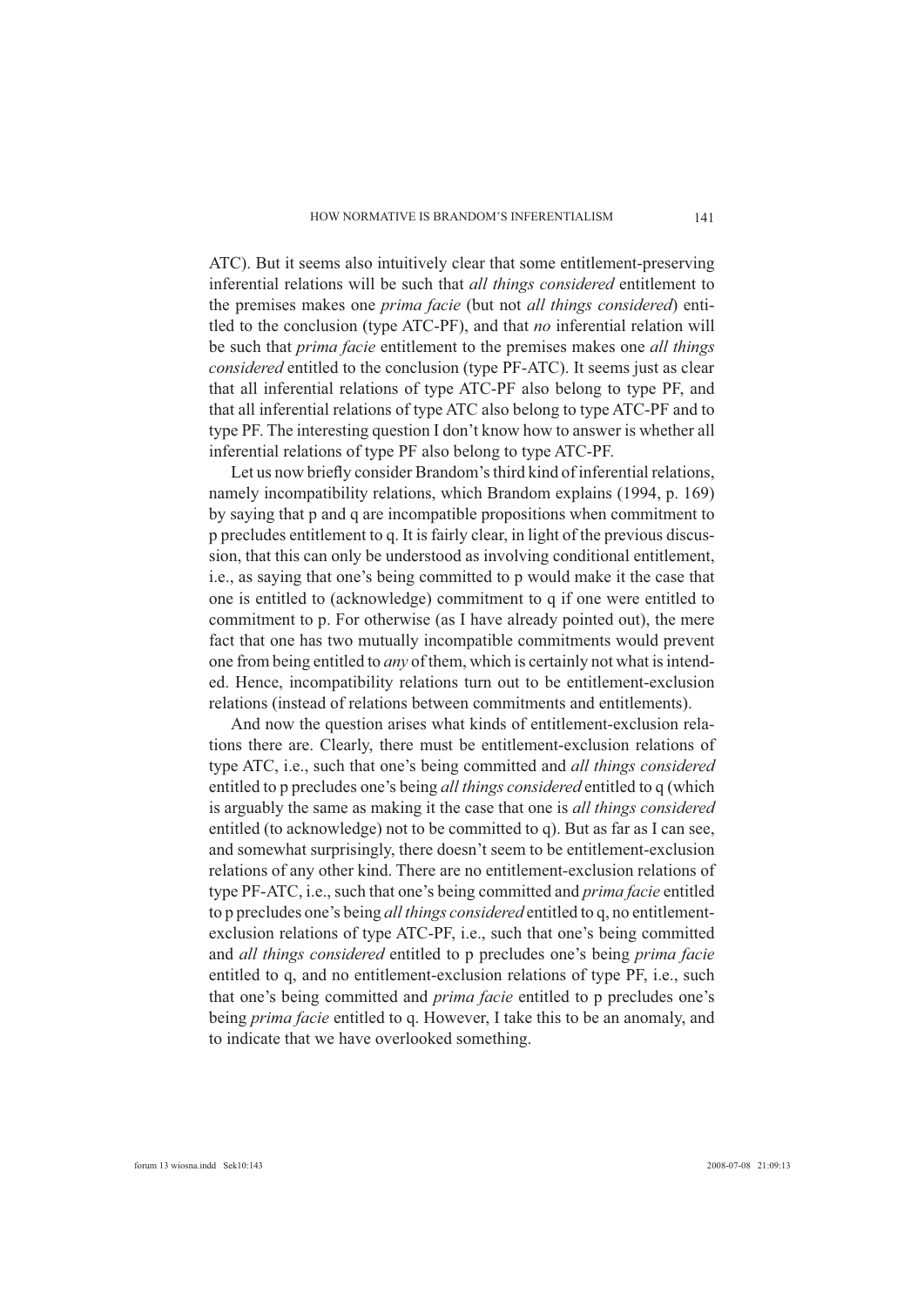To appreciate what it is that is missing, we must return to the idea of a *pro tanto* reason, and properly register the fact that there are both positive *and* negative reasons, reasons for *and* reasons against. For example, the fact that this match is at a very low temperature is a reason against (acknowledging) being committed to its igniting if struck. Suppose one is committed and *prima facie* entitled to this match's being at a very low temperature; it would seem that one is thereby *prima facie* entitled to refrain from (acknowledging) being committed to this match's igniting if struck, or as we might put it, that one is thereby *prima facie* dis-entitled to (acknowledge) being committed to the claim that this match will ignite if struck. It should be obvious, however, that this doesn't mean that one could not also be *prima facie* entitled to (acknowledge) being committed to the match's igniting if struck (e.g., in virtue of the fact that one is also committed and *prima facie* entitled to this match's being dry), for there is no incoherence in having both a reason for and a reason against one and the same thing. Just as one can be *prima facie* entitled to both p and not-p, one can also be both *prima facie* entitled and *prima facie* dis-entitled to p. Hence, there is after all some sort of "negative" inferential relation between the claim that this match is at a very low temperature and the claim that it will ignite if struck: an entitlement-repelling relation of type PF.

It should now be easy to see that Brandom's entitlement-exclusion relations really are entitlement-repelling relations of type ATC. One's being committed and *all things considered* entitled to the sky's being red makes it the case that one is *all things considered* dis-entitled to (acknowledge) being committed to the sky's being blue. Of course, it also *precludes* one's being *all things considered* entitled to (acknowledge) being committed to the sky's being blue, but this is only because one cannot be both *all things considered* entitled and *all things considered* dis-entitled to one and the same thing. Clearly, there must also be entitlement-repelling relations of type ATC-PF, if there are entitlement-repelling relations of type ATC, since one cannot be *all things considered* dis-entitled to p without being also *prima facie* dis-entitled to p. But there can be no entitlement-repelling relations of type PF-ATC, i.e., such that one's being committed and *prima facie* entitled to p makes it the case that one is *all things considered* dis-entitled to q.

The upshot is that all (intrapersonal) inferential relations are either entitlement-preserving or entitlement-repelling. This looks like an improvement, but on the other hand, it is still unclear how any of this could help to see inferential relations as being grounded in normative relations between commitments and/or entitlements. As far as I can see, the conclu-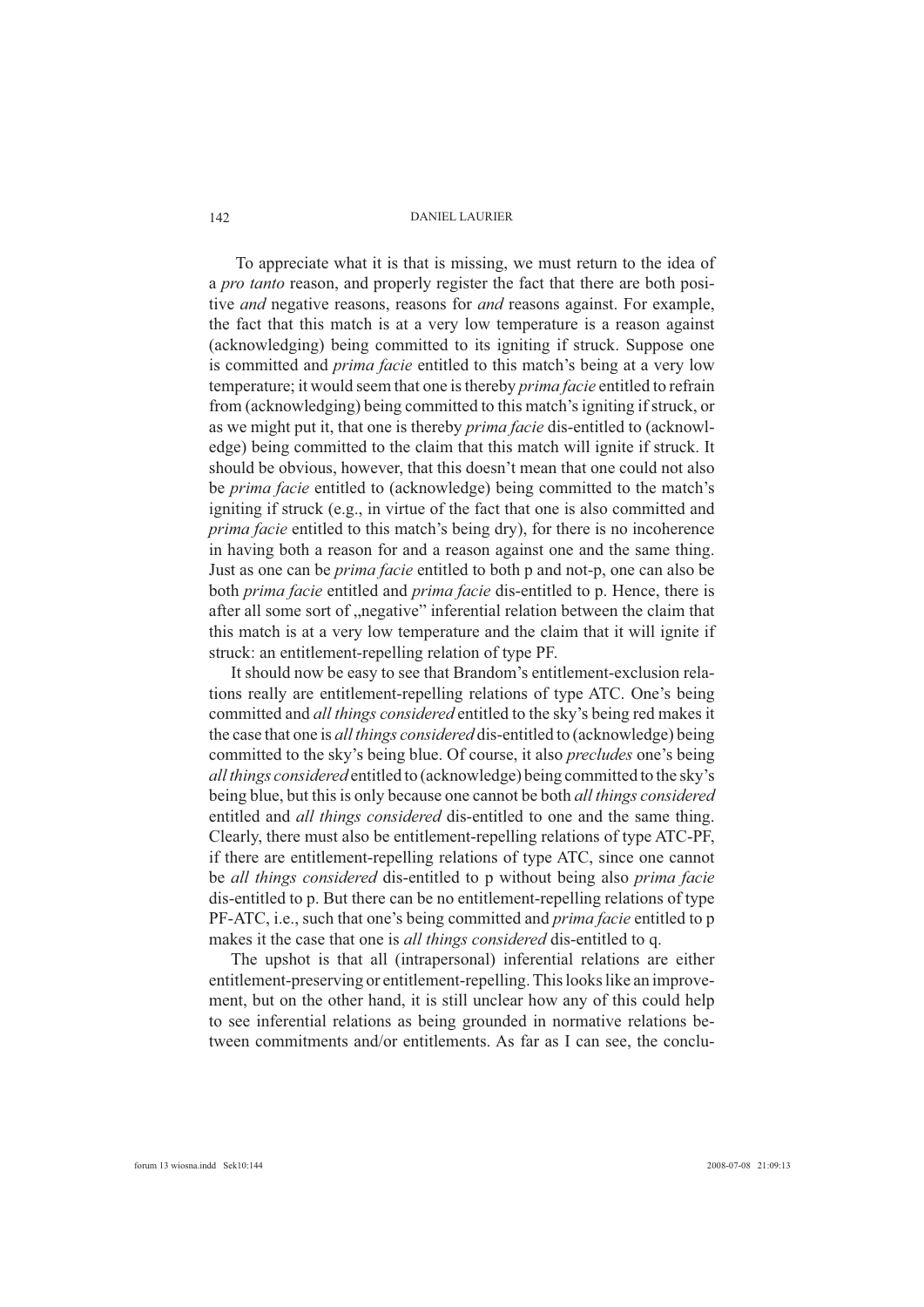sion still stands, that the relevant normative relations basically involve the acknowledgements of commitments rather than commitments or entitlements themselves.

Let us consider again the two basic types of entitlement-preserving inferential relations, namely type ATC and type PF. Suppose one is committed and *all things considered* entitled to the sky's being red. As a result, one is thereby *all things considered* entitled both to be committed to the sky's not being blue and to acknowledge being so committed; but this is not in virtue of there being any normative relation between being committed and *all things considered* entitled to the sky's being red and being *all things considered* entitled to be committed to the sky's not being blue and to acknowledge being so committed. So far, there are only consequential relations between entitlements. Yet it seems such a relation could easily be introduced, in the following way. Let us say that being committed to  $p$ , rationally requires" acknowledging commitment to q iff one could not be committed and *all things considered* entitled to p without being *all things considered* entitled to q. Turning now to PF type entitlement-preserving relations, we could say, in much the same way, that being committed to  $p$ , rationally recommends"<sup>1</sup> (or "rationally supports") acknowledging commitment to q iff one could not be committed and *prima facie* entitled to p without being *prima facie* entitled to q. Proceeding in similar fashion, one could thus introduce normative relations corresponding to each type of entitlement-preserving or entitlement-repelling inferential relations.

The point is this: once these normative relations have been made available, there is (as far as I can see) nothing to prevent one from reversing the perspective and take them as the primitives in terms of which the consequential relations between entitlements (or between entitlements and disentitlements), and ultimately all inferential relations among contents, are to be explained.

One more point. The normative "rationality" relations I have just alluded to are relations between a commitment and the acknowledgement of a commitment (or, taking entitlement-repelling relations into account, between a commitment and a "dis-acknowledgement"). However, one might not be completely satisfied with such relations. For suppose again that one is committed and *all things considered* entitled to the sky's being red, but this time suppose further that one doesn't (and/or wouldn't) acknowledge being so committed (perhaps because one's commitment to this claim is a remote consequence of one's other commitments). It isn't clear in such a case that one is rationally required to acknowledge commitment to the sky's not being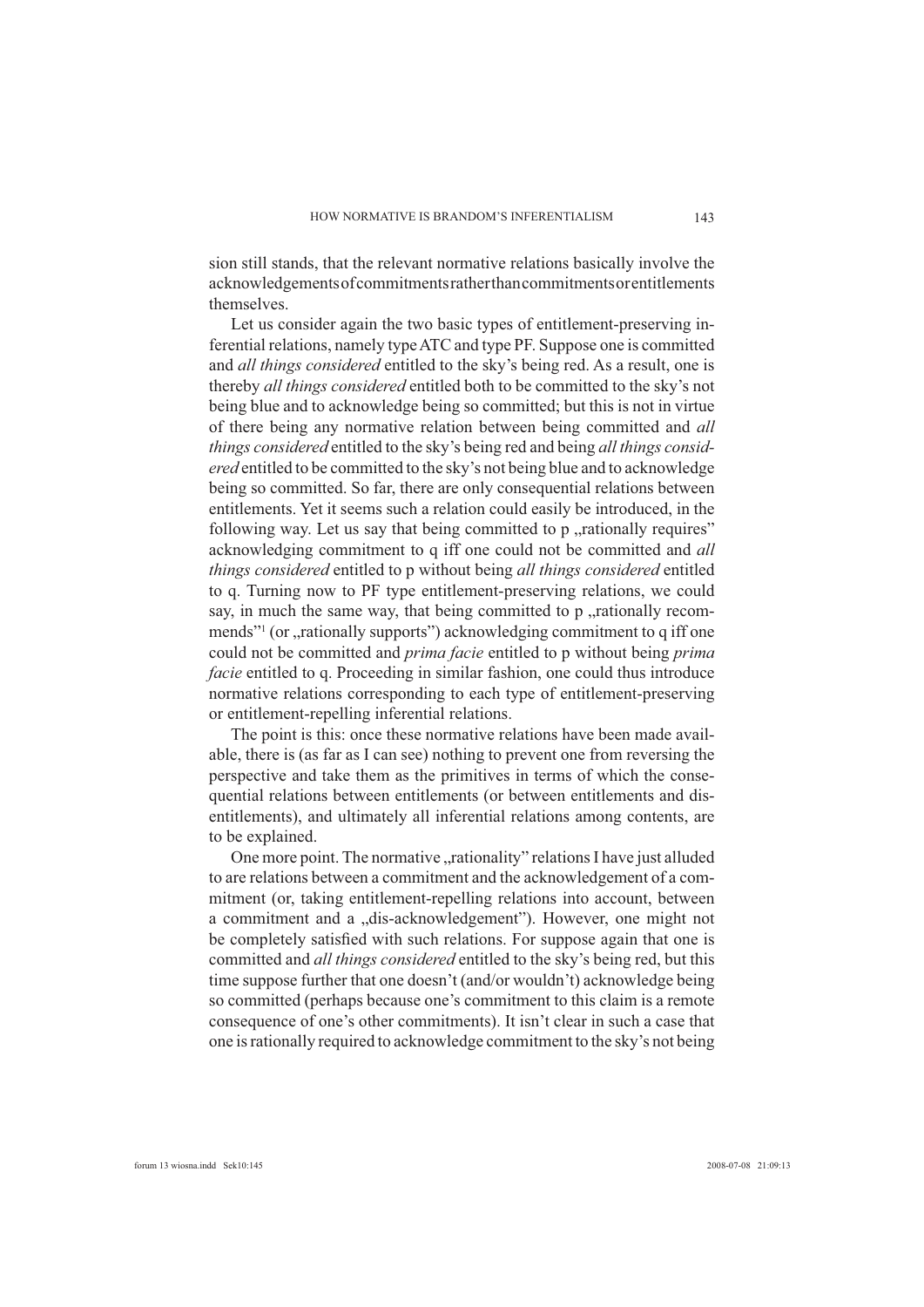blue, nor that one would necessarily be rational if one were to acknowledge being so committed (since one could acknowledge this commitment on other, incorrect, grounds). Such worries might lead us to prefer saying that *acknowledging* commitment to p "rationally requires" acknowledging commitment to q if and only if one could not be committed and *all things considered* entitled to p without being *all things considered* entitled to q. And similarly for the other relevant normative relations. These, I think, are two possible and legitimate ways to go, though they rest on different intuitions about the force and nature of the norms of rationality.

All of this remains somewhat incomplete and sketchy, but I think what I have said can easily be seen to point towards two main conclusions.

The first is, as announced at the beginning, that we do not have a firm grasp of the normative concepts of commitment and entitlement in terms of which Brandom frames his account, and hence do not understand exactly how the latter is supposed to work. I have urged that the only way to see the real normative significance of these concepts would be by making it explicit exactly how they relate to the more familiar, but almost equally elusive, concepts of "reason" and "rationality."

The second, and more tentative, conclusion is that if there is to be any hope of providing an explanation of the inferential articulation of contents in normative terms, one must start with appropriate normative *relations* (instead of statuses), and give pride of place to acknowledgements (i.e., to intentional *acts*, as opposed to statuses) as terms of these relations, which could therefore not themselves be explained in terms of deontic statuses.<sup>2</sup>

### **References**

Brandom, R.B., 1994, *Making it Explicit*, Harvard University Press.

- Brandom, R.B., 2001, "Modality, Normativity and Intentionality," *Philosophy and Phenomenological Research* 63, pp. 587-609.
- Broome, J., 1999, "Normative Requirements," in J. Dancy (ed.), *Normativity*, pp. 78-99, Oxford: Blackwell.

Broome, J., 2004, "Reasons," in R.J. Wallace, P. Pettit, S. Scheffler, M. Smith (eds), *Reason and Value*, pp. 28-55, Oxford: Oxford University Press.

Millar, A., 2004, *Understanding People: Normativity and Rationalizing Explanation,* Oxford: Oxford University Press.

<sup>2</sup> I borrow these terms from Broome (1999).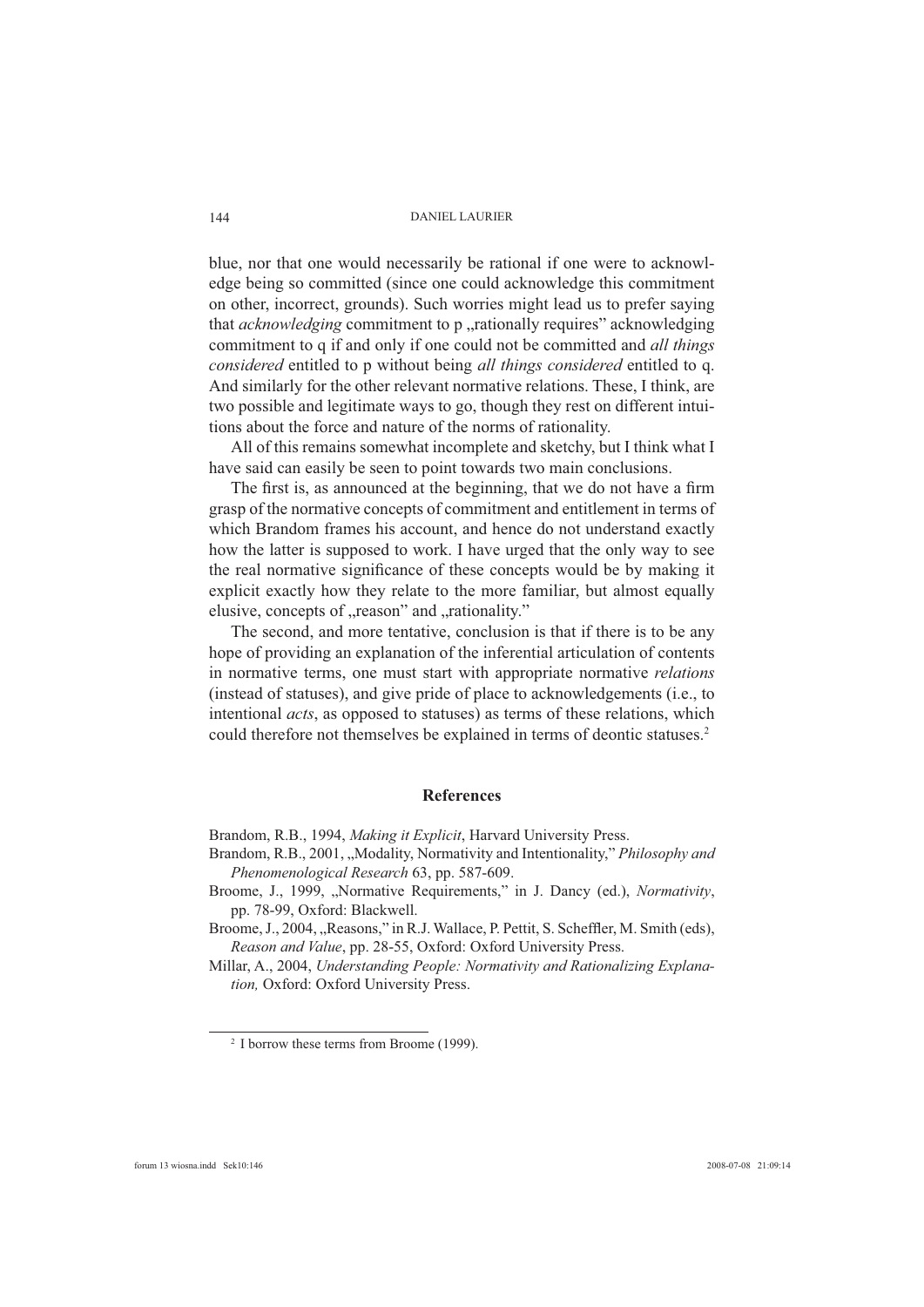- Rosen, G., 2001, "Brandom on Modality, Normativity and Intentionality," *Philosophy and Phenomenological Research* 63, pp. 611-623.
- Sosa, E. & Enrique, V., (eds), 2005, *Philosophical Issues* 15: Normativity, Oxford: Blackwell.
- White, H., 2003, "Brandom on Practical Reason," *The Philosophical Quarterly* 53, pp. 566-572.